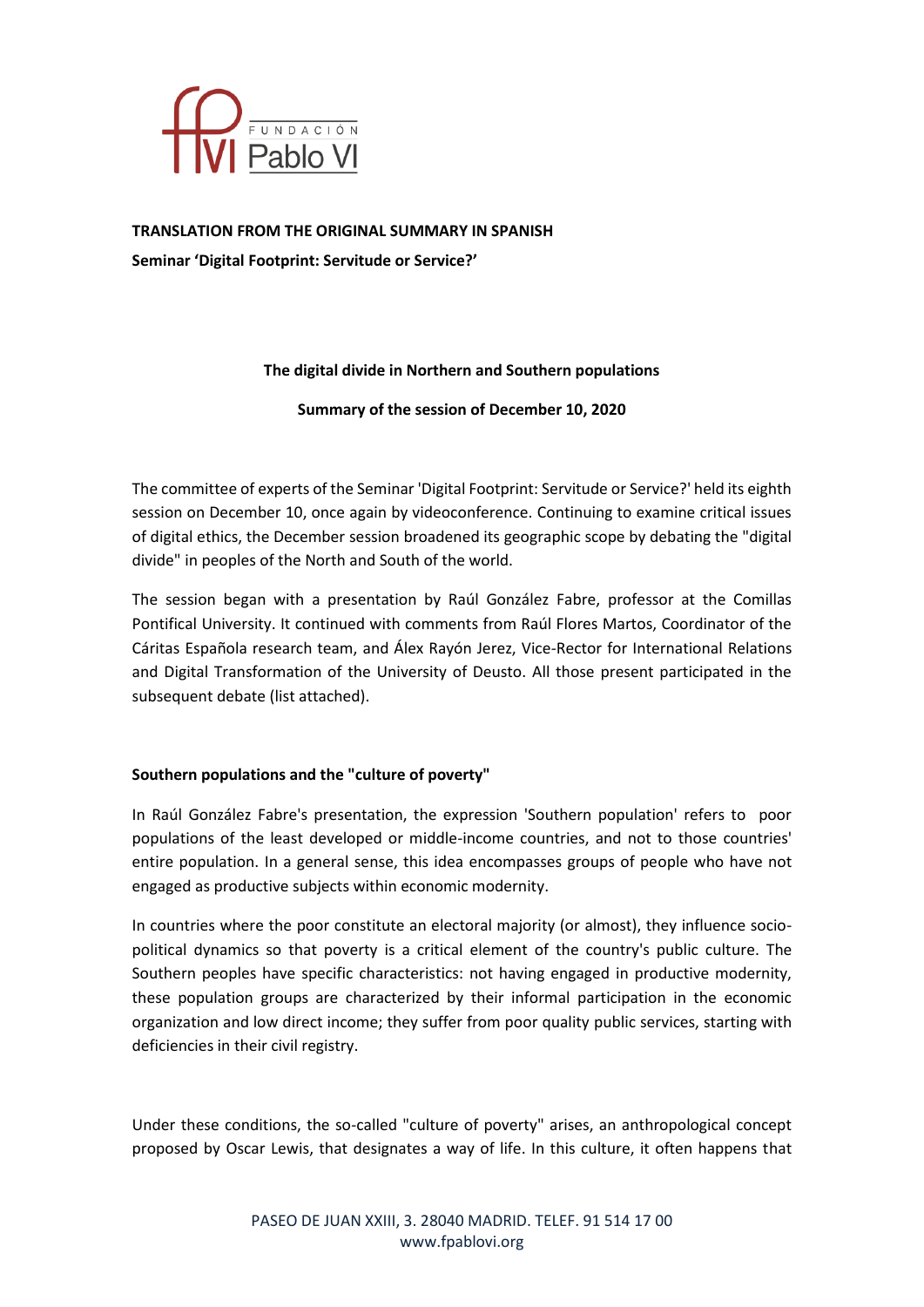

those strategies necessary to survive in poverty are the same ones that make it impossible to get out of it. Within the "culture of poverty", two typical survival strategies are developed: "familism" and clientelism. "Familism" means that there can be no individual capital accumulation because each person has to share with her family, the same group that she relies on to get ahead. Social mechanisms do not provide necessary help for individual improvement, so membership groups generate informal mutual assurance schemes. Clientelism refers to the use of resources from the State through personal connections with mediators; the price for these resources is political fidelity. In Southern populations, large numbers of people depend on favors from political power, and in return, they give their allegiance to that power.

The sum of these two mechanisms creates a huge obstacle to modernization. "Familism" is a difficulty on a micro-scale, complicating individual capitalization; clientelism does it on a macro level since it affects electoral and legal mechanisms that are interfered with by client dependency relationships. This sum constitutes the so-called "poverty trap," a set that helps survive but prevents people from getting out of poverty, both individually and socially.

#### **Digital divide and Southern population**

The technological possibilities of the ongoing digital revolution modify the relative positions of different people and social groups. In this scenario, Raúl González Fabre wonders, will ICTs (Information and Communication Technologies) alter the situation of the peoples of the South? Will technology promote their development or not?

There are divergent answers to these questions. On the one hand, there is the opinion that, with digitization, as happened in previous industrial revolutions, those who will remain in the highest economic strata will not be the same as those who were there before. The idea is that as the old system breaks down, there will be new opportunities to move up the social ladder. This is where the concept of "leapfrogging" appears, a leap that allows shortening or eliminating routes of the previous modernization process. On the other hand, the opposite position holds that digitization will intensify socioeconomic differences. In this perspective, those who start further back, even if they advance, will be in worse conditions than those who begin from a better starting point, and could even see their situation worsened.

Both positions identify the reduction of the "digital divide," that is, the generalized access to communications and their use, as a key to economic growth. However, it emerges from the debate that the development process is complex: reducing the "digital divide" is a necessary but not sufficient condition for the inclusion of Southern populations in modernity.

Generalized access to digitization is insufficient to eliminate or significantly reduce social inequalities between Northern and Southern populations insofar as it ignores social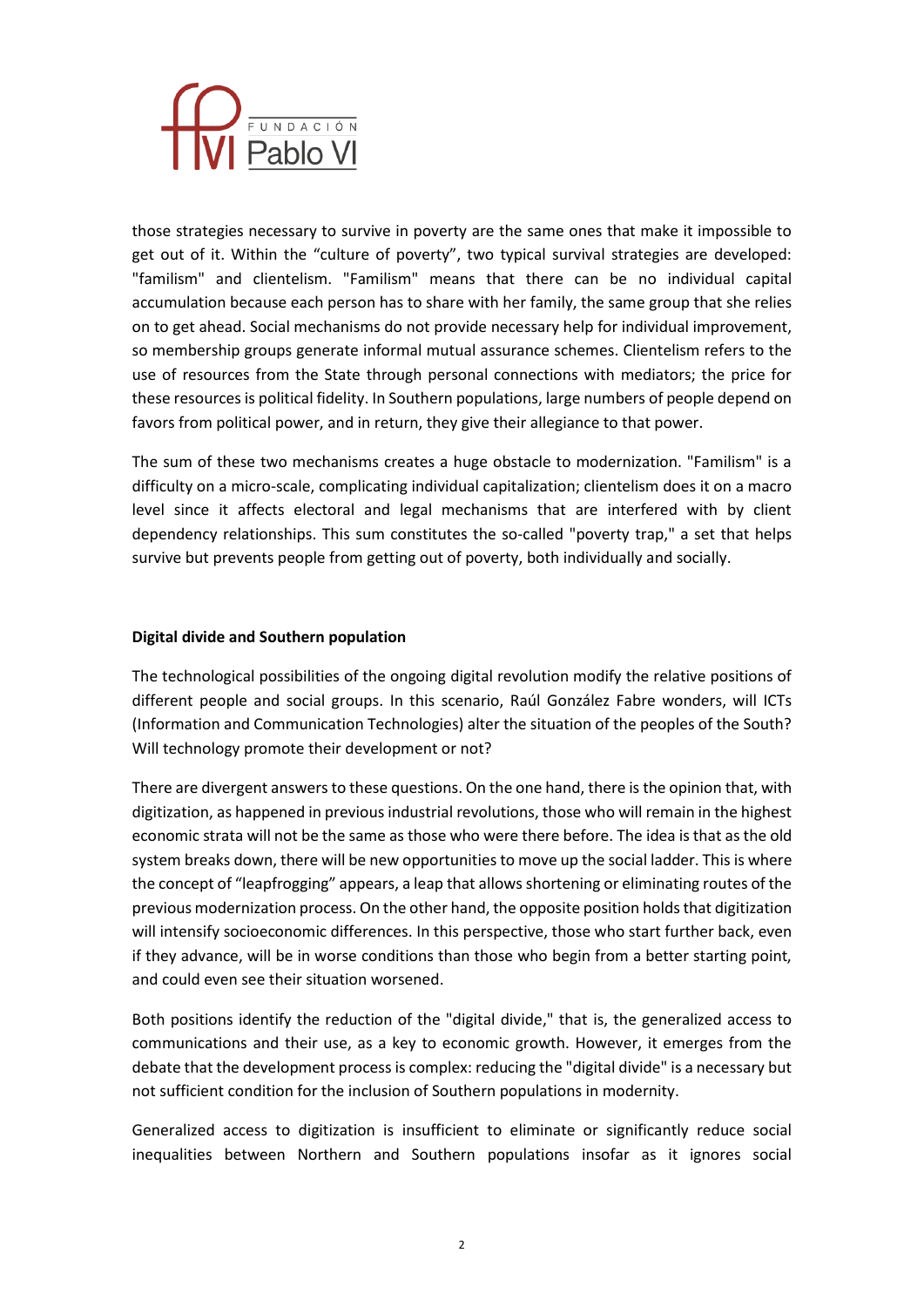

subjectivity's essential components. The purely techno-economic analysis that is usually proposed by Northern people is not realistic. According to the Northern population's view, digital technologies will provide a solution for developing Southern populations. However, even if the digital divide were eliminated (in a hypothetical case), the problem of appropriating technologies would remain: i.e. the adoption and modification of technologies to suit the populations' personal and social subjectivity.

To believe that the "digital divide" is the main problem of the Southern populations with technologies shows a lack of understanding of their real development scheme, a scenario in which the aforementioned "culture of poverty" comes into play. There are undoubtedly external limits to the inclusion of the populations of the South in modernity through technology: these can be physical (lack of devices or networks) or characteristic of the political system, which has no interest in changing the swarm of clientelistic connections that a higher degree of formality would imply in legal practice. However, the internal limits that have their origin in life (often survival) of poor people in developing countries are also critical. Poor people may view imposed digitization with suspicion and mistrust if it changes their survival habits and threatens their way of life, based on interpersonal relationships. Informality often gives the poor a chance to survive; they use the cracks in the modern system to their advantage, while digitization tends to close those cracks, both in the market and vis-à-vis the State.

The appropriation of digitization is more difficult for the poor in the Southern countries since it does not require only access, networks, and devices, but a series of appropriation stages. First, learning, which includes aspects such as language and other essential knowledge of modernity. Second, the appropriation of digitization requires the integration of technologies into ways of life. For the populations of the South to enter modernity, technologies should not be used to enhance the "culture of poverty," but to get out of it. A third stage is that of creation, a scenario in which populations start creating their own technological uses responding to their specific needs.

# **Technological appropriation and design**

People adapt technologies in the process of making them their own. In both Northern and Southern populations, individuals and the dynamics of competition shape technology's use according to each one's reality, for specific objectives, sometimes different from those intended by those who designed them. Hence cases in which applications such as TikTok or Instagram are used for commercial purposes in some places, in spite of having been designed for social interaction.

The "digital divide" may arise from the very design of the technologies, which do not consider the different societies in which they are based. The technological design should aim to be more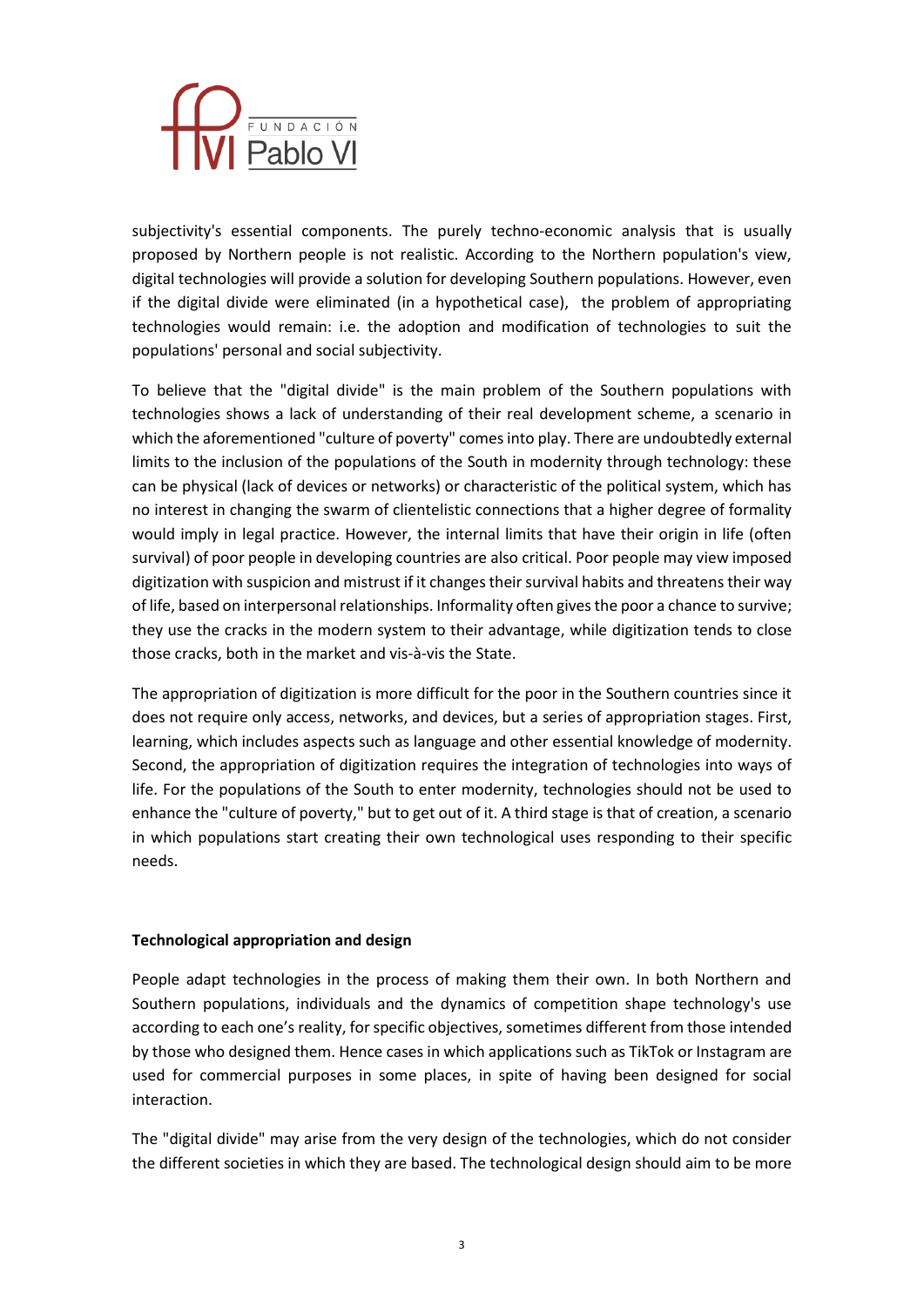

inclusive with diverse populations: this is not an easy thing to do, but it could become an aspiration towards improving social inclusion. When adopting new technological tools, societies should consider what representation they want for social and political dialogue.

In the opinion of several participants in the debate, digital service companies such as Amazon, Facebook, Instagram, among others, introduce themselves and get made to adopt without considering how the design of the tools will affect each particular social structure. Their design does not respond to the needs and desires of the populations they enter though eventually, they do change that population's social dynamics. For example, the so-called platformization of work (work throughout digital apps), which comes from the hand of Uber or Amazon: it is well known that adopting the proposals of these platforms in the labor structure of a society can have relevant and unwanted consequences. According to one of the participants, our communities do not have the necessary maturity for a full ethical use of applications and their social immersion.

#### **The digital divide in Spain: a cause of social exclusion**

Digital inequality is also present in our immediate environment. Here in Spain, the Covid-19 pandemic has had a substantial effect on the inequalities brought about by the digital revolution. Confinement measures and restrictions have indirectly imposed the need for digital mediation in life. With this, the digital revolution has accelerated, leaving far behind those still getting used to the digital world's logic and those who did not have the resources to access social interaction channels. With this, the existing inequality has increased, and people who already were out have lagged further behind.

The last few months have seen a process of expansion and generalization of the digital world. Internet and technological devices are now basic elements for all social fabric dimensions: work, training, education, bureaucratic procedures, etc. Through this acceleration, the "digital divide," which was initially a consequence of social inequalities, has now become one of its causes. In this new scenario, the "digital divide" becomes a factor of exclusion.

In a country with a high percentage of Internet networks, like Spain, the "digital divide" in this sense has an effect equivalent to that of a technological blackout, leaving many out, either due to lack of device, connection, or sufficient skills to navigate the digital world. In the post-Covid-19 reality, the technological blackout causes these families to lose opportunities in different dimensions of social life: in training, in employment, in aid from public administrations, and in maintaining social or mutual support relationships.

For entire families, during confinement, the only Internet access they had was father's or mother's mobile phone, so that receiving classes online was impossible for the children. In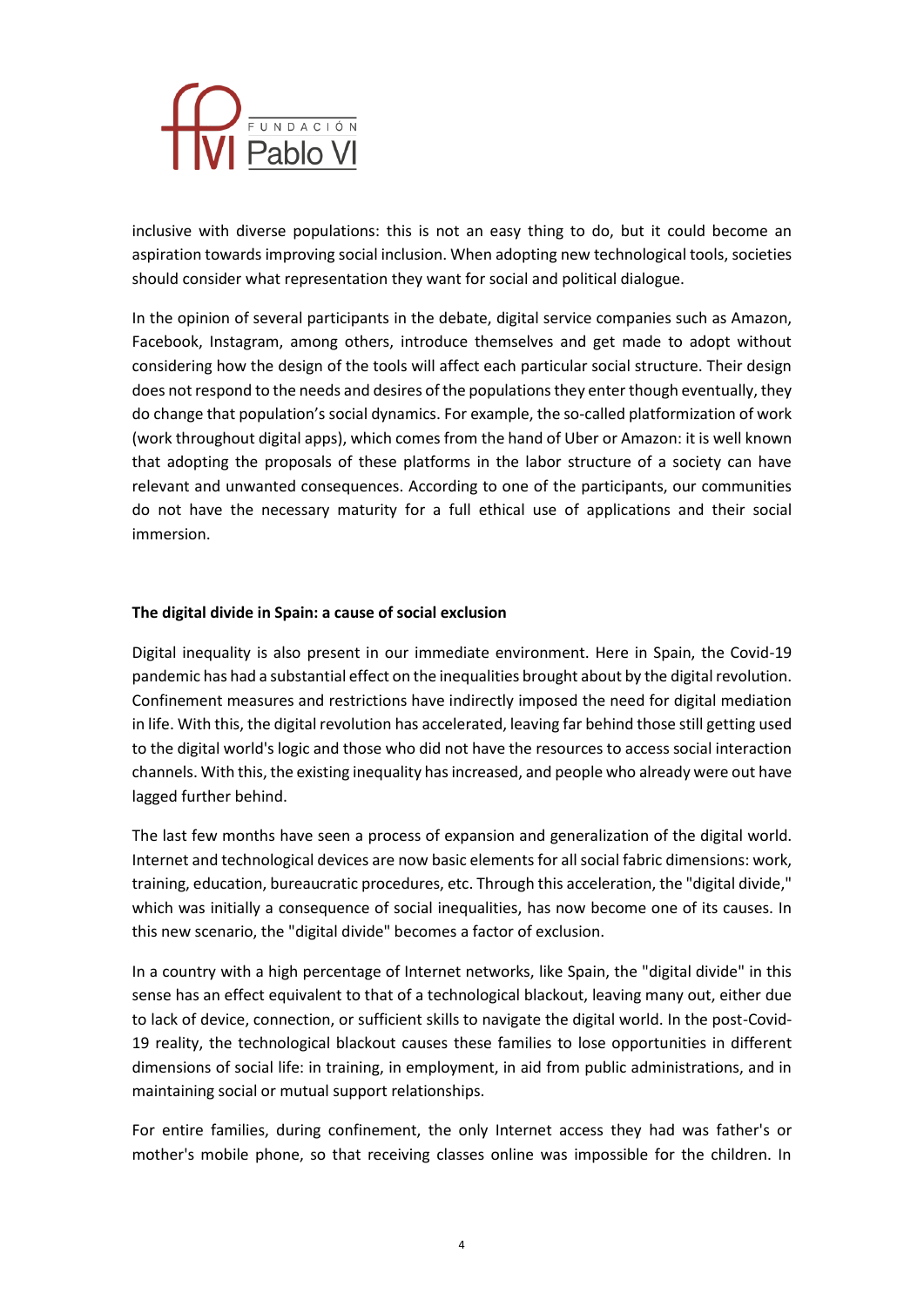

employment, many could not go out to look for work, as they did not have the necessary skills to do so through Internet platforms. If many jobs were poorly prepared for teleworking, those usually done by people in social exclusion were even less prepared.

The same happened with access to social protection: all public administration processes were digitized, but part of the population lacks the necessary knowledge and resources to access web pages. The digital world mechanics are not familiar to everyone; the widespread language in electronic applications is unknown for some people. Hence, for example, entire families lost the possibility of requesting the newly publicized "minimum vital income" and other social benefits, due to lack of Internet access and lack of knowledge and information.

In addition to employment, training, and State administration processes, the technological blackout has also affected emotional health of people in social exclusion. During the confinement period in Spain, the only way to maintain contact with the outside was through electronic devices connected to the Internet, so all those who lacked the devices or the knowledge to use them found themselves totally isolated.

#### **Digital emergency**

Although the digital world tools can be used for harmful purposes, nowadays they represent a basic need for social immersion in any country, be it for poor populations to enter economic modernity, or for people in our immediate environment to avoid growing marginalization. Reducing the "digital divide" is essential to fight against poverty; Internet connection appears as a necessary first element, the same as roads opened the possibility of trade. Immersion in the digital world should be recognized within human rights or as a Sustainable Development Goal, starting with connectivity, since without this, no individual or family can achieve true social immersion, leaving them in exclusion.

This enhancement must be done in a coordinated way and accompanied by training and organizing digital literacy campaigns. Training without devices or devices without training are steps in the wrong directions. It is necessary to bet on a correct appropriation since there is no direct relationship between connectivity and social development. The deficit is in the use of technology: it is an educational problem, as well as a technical and economic problem.

Access to the digital world must be understood as an emergency, just like the climate one, since digitization extends to all social dimensions. Otherwise, we would enter the generational transmission of poverty and the "culture of poverty". Fighting for the digital emergency becomes an indispensable requirement, but this is inseparable from the educational task in the broad sense.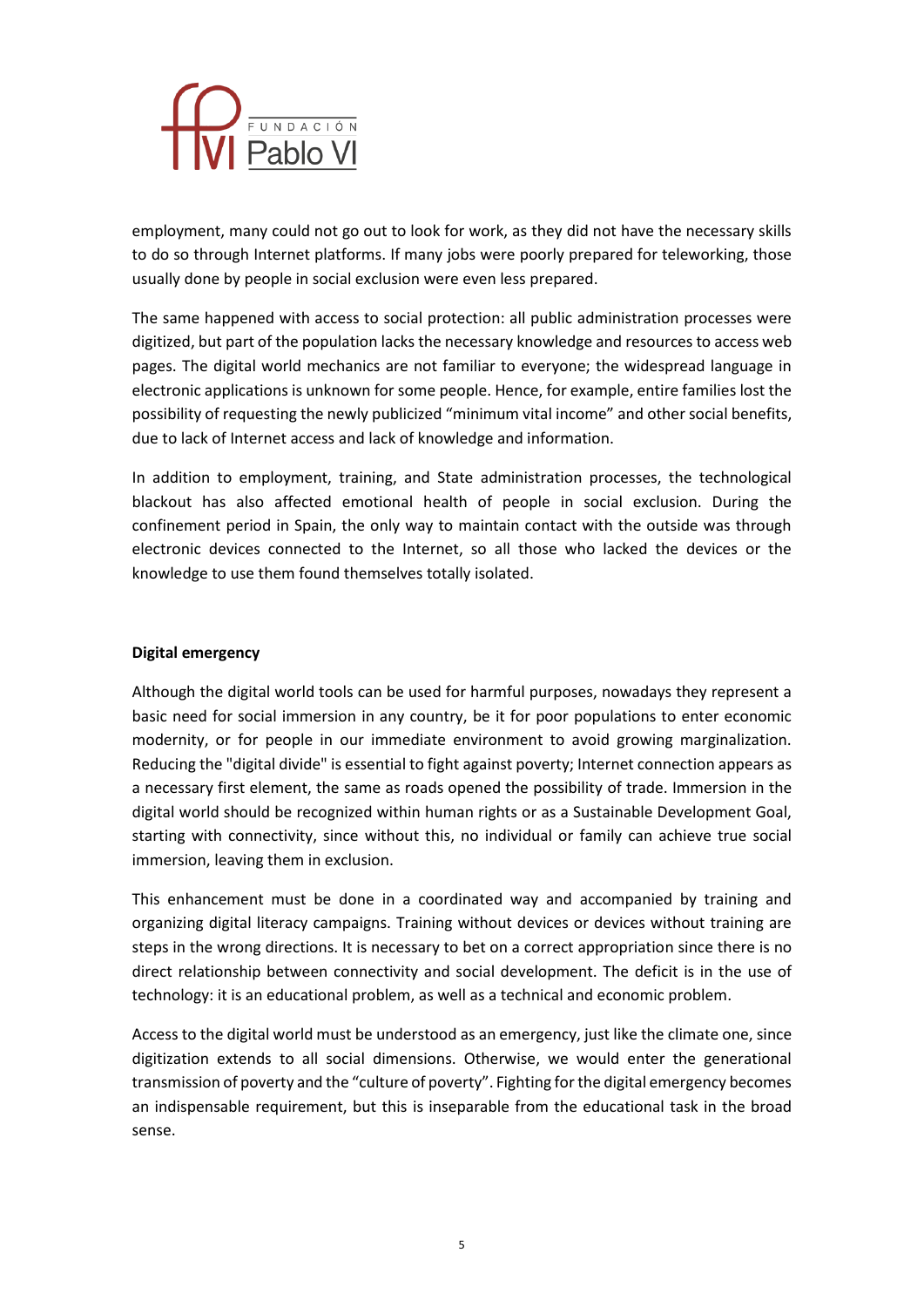

We are in the middle of the transition to the digital world. This represents a profound change that can affect the roots of society. Hence, the digital emergency must appear on the public policy agenda as a main priority.

#### **Attendees:**

- 1. **Alex Rayón Jeréz**, Vice-Rector for International Relations and Digital Transformation, Universidad de Deusto
- 2. **Alfonso Carcasona**, CEO, AC Camerfirma
- 3. **Alfredo Marcos Martínez**, Professor of Philosophy of Science, Universidad de Valladolid
- 4. **Ángel González Ferrer**, Executive Director, Digital Pontificial Council for Culture
- 5. **Carolina Villegas**, Researcher, Iberdrola Financial and Business Ethics Chair, Universidad Pontificia de Comillas
- 6. **David Roch Dupré**, Professor, Universidad Pontificia Comillas
- 7. **Diego Bodas Sagi**, Lead Data Scientist Advanced Analytics, Mapfre España
- 8. **Domingo Sugranyes**, Director, Seminario de Huella Digital
- 9. **Esther de la Torre**, Responsible Digital Banking Manager, BBVA
- 10. **Francisco Javier López Martín**, Former Secretary-General, CCOO Madrid
- 11. **Gloria Sánchez Soriano**, Transformation Director, Legal Department, Banco Santander
- 12. **Guillermo Monroy Pérez**, Professor, Instituto de Estudios Bursátiles
- 13. **Idoia Salazar**, AI ethics expert, Universidad CEU San Pablo
- 14. **Idoya Zorroza**, Contracted Professor Doctor, Faculty of Philosophy, Universidad Pontificia de Salamanca
- 15. **Ignacio Quintanilla Navarro**, Philosopher, Educator, Universidad Complutense de Madrid
- 16. **Javier Camacho Ibáñez**, Director of Ethical Sustainability and professor at ICADE and ICAI
- 17. **Jesús Avezuela**, General Director of the Pablo VI Foundation
- 18. **Jesús Sánchez Camacho**, Professor, Faculty of Theology, Universidad Pontificia Comillas
- 19. **José Luis Calvo**, AI Director. SNGULAR